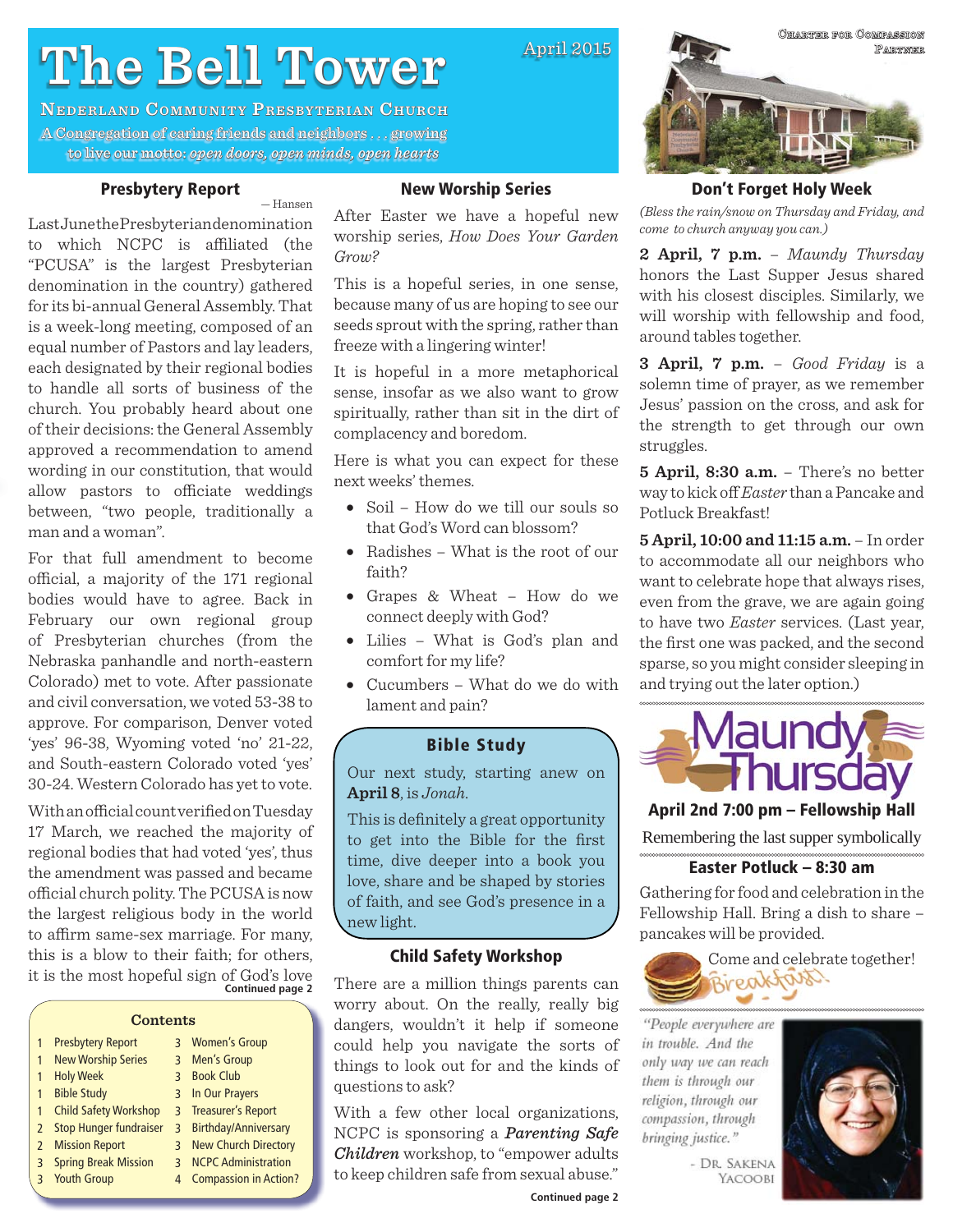#### *Presbytery Report***— Continued from page 1** *Child Safety* **— Continued from page 1**

they have ever seen in organized religion. Some members of NCPC bemoan this decision; others celebrated.

Since our own regional vote, Hansen met with a group of local Presbyterian pastors who voted against, to listen to their concerns about how this affects their ministry. As much as this issue has centered on theological disagreements, the fact is, it is also very, very personal for many people. Of course, Hansen is also very willing to chat with any of you, who have questions or comments, whether they be procedural, theological, or personal.

We've also seen First Presbyterian in Boulder take further steps to leave our denomination, and affiliate with the Evangelical Covenant Order of Presbyterians, a new denomination, composed of mostly larger urban churches that resist the recent changes

in the PCUSA. Over the last decade or so, as divisions about homosexuality have raged in every denomination, a few hundred PCUSA congregations have already left, and many thousand individual members. Some are fearful of this decline, and what it will do to the stability of our denomination.

However, over 10,000 congregations and 1.8 million members remain. And nearly 300 new church developments have sprouted up in the last few years. NCPC itself is growing energetically. So, for anyone who thinks the Church is dying, let us remember that Christ died also… This Easter, we celebrate a God who is risen and who raises us to new life. Wherever you land on this controversy, may you trust that God works to redeem all things, and draw the world toward a Kingdom "as it is in Heaven". May that be our affirmation, in the face of all things good or bad.

#### **Lemonade Stand Success - for Stop Hunger Now**

Over Frozen Dead Guy Days, a bunch of teenagers, with some sunburned adult help, set up a lemonade and coffee stand at the church.

While we were (thankfully) a good distance away from the craziest fun of the weekend, plenty of people wandered by from the further parking lots. Our stand raised \$233.31, all for the Stop Hunger Now project, which amounts to nearly 700 meals for hungry children*!*

And with the money we raised that weekend, and the Christmas ornaments we sold, we are about halfway to our goal, for packing *10,000 meals* to send to schools and orphanages abroad!

**YOU CAN HELP US** prepare the rice/soy/veggie meals on **5 August**, at the Teen Center. And you can also help us reach our fundraising goal—with shipping, it costs us about 35 cents per meal, so a few bucks can make quite a difference!



When you come to the church on Saturday 9 May, 10-2, you'll learn how to teach and reflect with kids about body safety, what to be aware of with the schools and clubs your kids take part in, how to interview babysitters, and much more.

Of course, child safety seats cost a little money, as do devices to make your home safe for youngsters.

This workshop also costs a bit, but NCPC and Teen Center will be subsidizing much of that.

**WATCHFORFLYERS** with more information around town, on-line, and at church.



support!

#### **Mission Report**

— Dennis Whalen

In February, a shorter month that was not as busy as some, the Nederland Food Pantry provided food assistance to 219 households, and received 1241 lbs in food donations. As we move into the Summer season the Food Pantry will be serving more people and in need of even more food. The Food Pantry has successfully been granted some money from a Emergency Food and Shelter grant to help in obtaining more food. Applications are being submitted for other applicable grants.

The Food Pantry, having joined with the Clothing Closet, is also providing increased support for the Clothing Closet.

**CURRENTLY WE'RE SEEKING** someone to more closely assist Kristi Venditti with the management of the Clothing Closet. Kristi has taken on some added work commitments and needs help, an assistant, to best maintain the Clothing Closet. If you're interested or just want more information please contact me.

**PLEASE REMEMBER the Food Pantry annual fund raiser** that will be on **May 2**, and check out our web site at NederlandFoodPantry.org.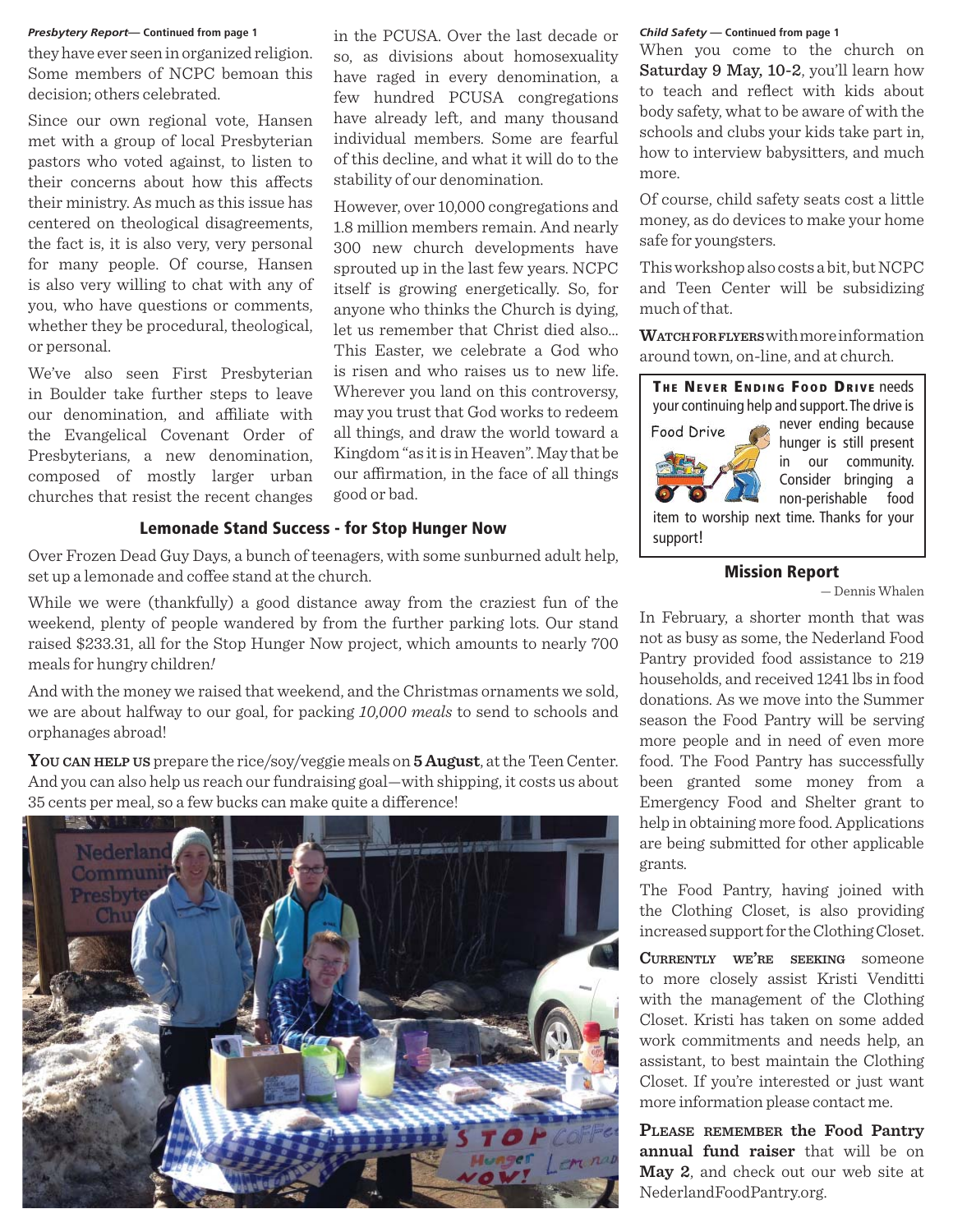

**Spring Break Mission** *Blitz*

Ten teenagers from NCPC and Westminster Presbyterian (Pueblo) took part in our Spring Break Mission Blitz!

Alongside some fearless and awesome adult helpers, our group helped at a Saws and Slaws event, to clear brush for an elderly couple, on a really steep slope! We prepared many planting beds and started potatoes for the Food Pantry. We split firewood for the church's Wood Bank, to provide fuel for area families in need.

The teens enjoyed karaoke with Jim Reis, fun at the Gilpin Rec Center, climbing at Hansen's house, and good food from Cinda Kochen and the Ned Area Seniors. If you caught them at worship on 22 March, you know they were a great group of kids!

#### **Treasurer's Report**

**For 2015 through 02/28/15: Budgeted Income \$12,113 Actual Income \$8,299**

**Budgeted Expenses \$16,424 Actual Expenses \$14,308**

### **Coffee and Conversation**

Every Thursday, 9 am, at *The Train Cars* back room, everyone is invited for coffee and conversation about life, faith, church and everything in between.



**Missing** *your* **birthday? Tell Gary.**

#### **New Church Directory**

It's time we get a new church directory. **We need a team of volunteers** to take pictures, collect and proof information, and publish a document, so it's easier for all of us to be a community together.

If you can help, please contact Hansen! **Blowing out another's candle**

**won't make yours shine brighter.**

#### **Youth Group**

The 2014-2015 Youth Group calendar of events is published on our website! Check it out at www.nederlandcpc.org/youthgroup.

29 March 11:30 – All youth, with lunch 16 April 7:00 – All Youth, with dessert 3 May 11:30 – All Youth, with lunch

**Women's Group** meets the first Sunday of each month at noon. All women are welcome, whether you want to share a margarita or just some laughs with new church friends! This month, 12 April, let's get together at Black Forest.

**Men's Group** meets the third Sunday of each month at 4 pm. All men are welcome, whether you want to share a beer or help plan our next outreach project. This month, 19 April, let's get together at Very Nice.

#### **Book Club**

Our next book, starting anew on 7 April, is Brian McLaren's *We Make the Road By Walking*. We read one of his books previously; now this is McLaren's latest work—a year-long spiritual formation. All are welcome to join in for great discussion, 6:30 on Tuesdays in the sanctuary.

**In our Prayers —** Violet Aandres; Judy Anderson; Elizabeth Azcarate; Delores Cieloha; Rich Deubel and his sister; Sue Evans; Kayla; Rev. Gibney's brother; Linda Jones; Frank Lutz; David Lynd; Chuck Miller; Anastasia and family; Karen Moss; Miles Pancoast and family; Rhonda Skeie and her brother, Steve Holland; Gail and David Skinner; Megen Stadele; Atashnaa Werner; Dorothy Whalen; love and consideration within the church and denomination; for those who are unable to worship with us regularly; for those serving in the military; Central Presbyterian Church (Longmont); and the Ruston Police Department.

#### **Do you have questions or comments about NCPC?**

In the Presbyterian denomination, the ministry of administration for each congregation is handled by its Session of Elders (like a spiritual Board of Trustees), and the ministry of compassion is directed by the Deacons.

#### **Here are your church leaders and**  staff:

Clerk of Session, Nancy Lynd Elder for Finance, Marylou Harrison Elder for Worship, Emily Haynes Elder for Fellowship, Claudia O'Neill Elder for Property, Jim Reis Elder for Mission, Dennis Whalen Deacon, David Ford Deacon, Katie Haynes Deacon, Kathleen Henningsen Deacon, Bette Ventrella Treasurer, Wes Stiefer Piano, Daniel Herman Childcare, Pam North Sexton, John Callahan Pastor, Rev Hansen Wendlandt